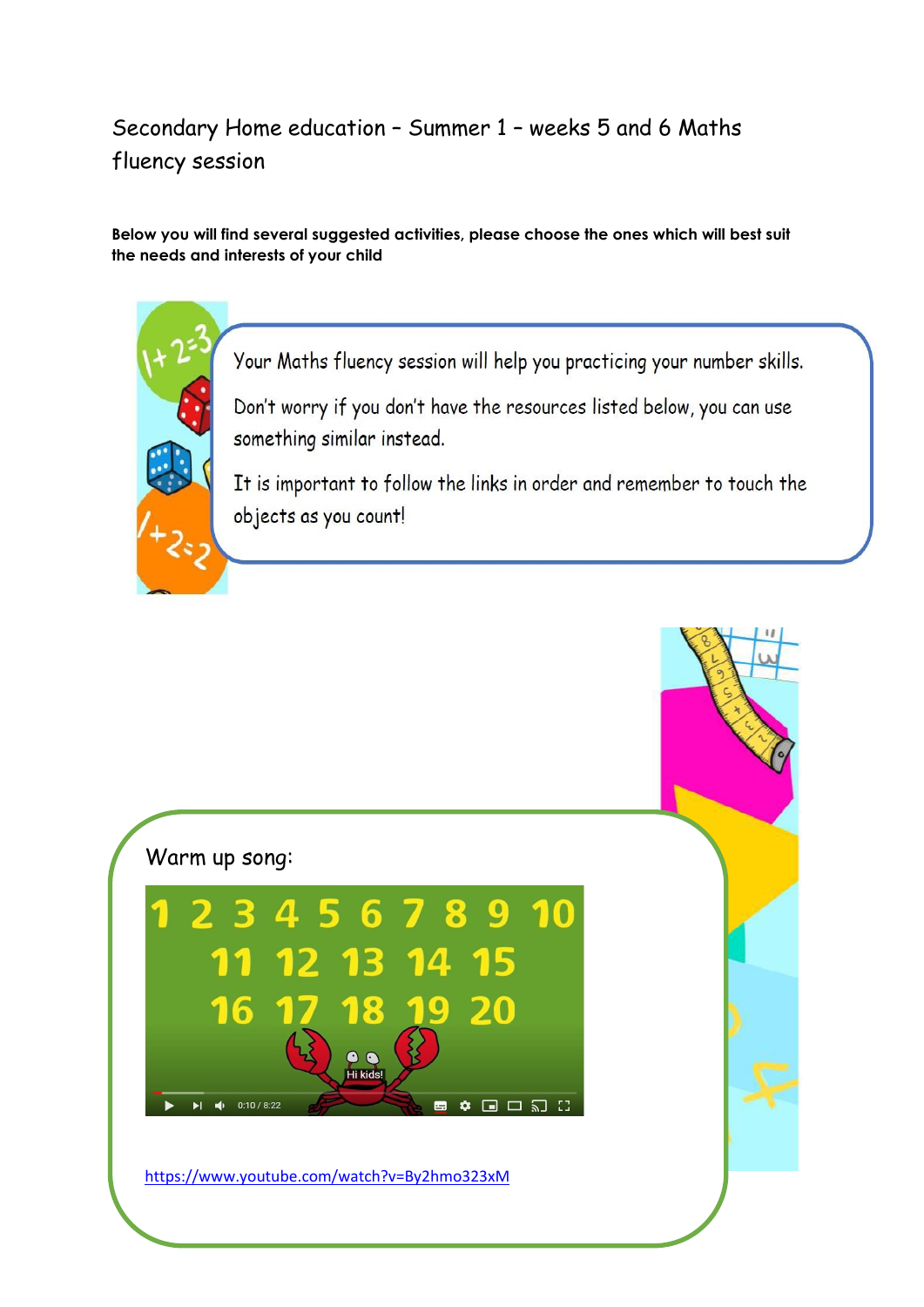

Number song up to 3

[https://www.youtube.com/wat](https://www.youtube.com/watch?v=czRDcXqjua8) [ch?v=czRDcXqjua8](https://www.youtube.com/watch?v=czRDcXqjua8)

**Please check the videos on our school website in Morning Session above the PDFs.** 

*Maths fluency weeks 5 and 6*

*Counting up to 3*

Online games up to 3:

[https://www.ixl.com/math/pre](https://www.ixl.com/math/pre-k/learn-to-count-up-to-3)[k/learn-to-count-up-to-3](https://www.ixl.com/math/pre-k/learn-to-count-up-to-3)



Number song up to 5 **[Counting 1 to 5 |](https://www.bing.com/videos/search?q=count+up+to+5&docid=608048823461151097&mid=0932C31C9300A280B0DE0932C31C9300A280B0DE&view=detail&FORM=VIRE)  [Number Songs |](https://www.bing.com/videos/search?q=count+up+to+5&docid=608048823461151097&mid=0932C31C9300A280B0DE0932C31C9300A280B0DE&view=detail&FORM=VIRE)  [PINKFONG Songs for](https://www.bing.com/videos/search?q=count+up+to+5&docid=608048823461151097&mid=0932C31C9300A280B0DE0932C31C9300A280B0DE&view=detail&FORM=VIRE)  [Children -](https://www.bing.com/videos/search?q=count+up+to+5&docid=608048823461151097&mid=0932C31C9300A280B0DE0932C31C9300A280B0DE&view=detail&FORM=VIRE) Bing video**

**Please check the videos on our school website in Morning Session above the PDFs.** 

*Maths fluency weeks 5 and 6*

*Counting up to 5*

Online games up to 5:

[https://www.topmarks.co.uk/le](https://www.topmarks.co.uk/learning-to-count/teddy-numbers) [arning-to-count/teddy-numbers](https://www.topmarks.co.uk/learning-to-count/teddy-numbers)



Number song adding to 5

**[Number blocks just add](https://www.bing.com/search?q=number+blocks+just+add+one&form=PRGBEN&httpsmsn=1&msnews=1&refig=455393b2c7c9441184f94acb13cef24a&sp=-1&pq=number+blocks+just+ad&sc=5-21&qs=n&sk=&cvid=455393b2c7c9441184f94acb13cef24a)  [one -](https://www.bing.com/search?q=number+blocks+just+add+one&form=PRGBEN&httpsmsn=1&msnews=1&refig=455393b2c7c9441184f94acb13cef24a&sp=-1&pq=number+blocks+just+ad&sc=5-21&qs=n&sk=&cvid=455393b2c7c9441184f94acb13cef24a) Bing**

**Please check the videos on our school website in Morning Session above the PDFs.** 

*Maths fluency weeks 5 and 6*

*Simple adding to 5*

Online games:

[https://www.twinkl.co.uk/go/re](https://www.twinkl.co.uk/go/resource/tg-ga-31-too-many-frogs-counting-up-to-10-game) [source/tg-ga-31-too-many](https://www.twinkl.co.uk/go/resource/tg-ga-31-too-many-frogs-counting-up-to-10-game)[frogs-counting-up-to-10-game](https://www.twinkl.co.uk/go/resource/tg-ga-31-too-many-frogs-counting-up-to-10-game)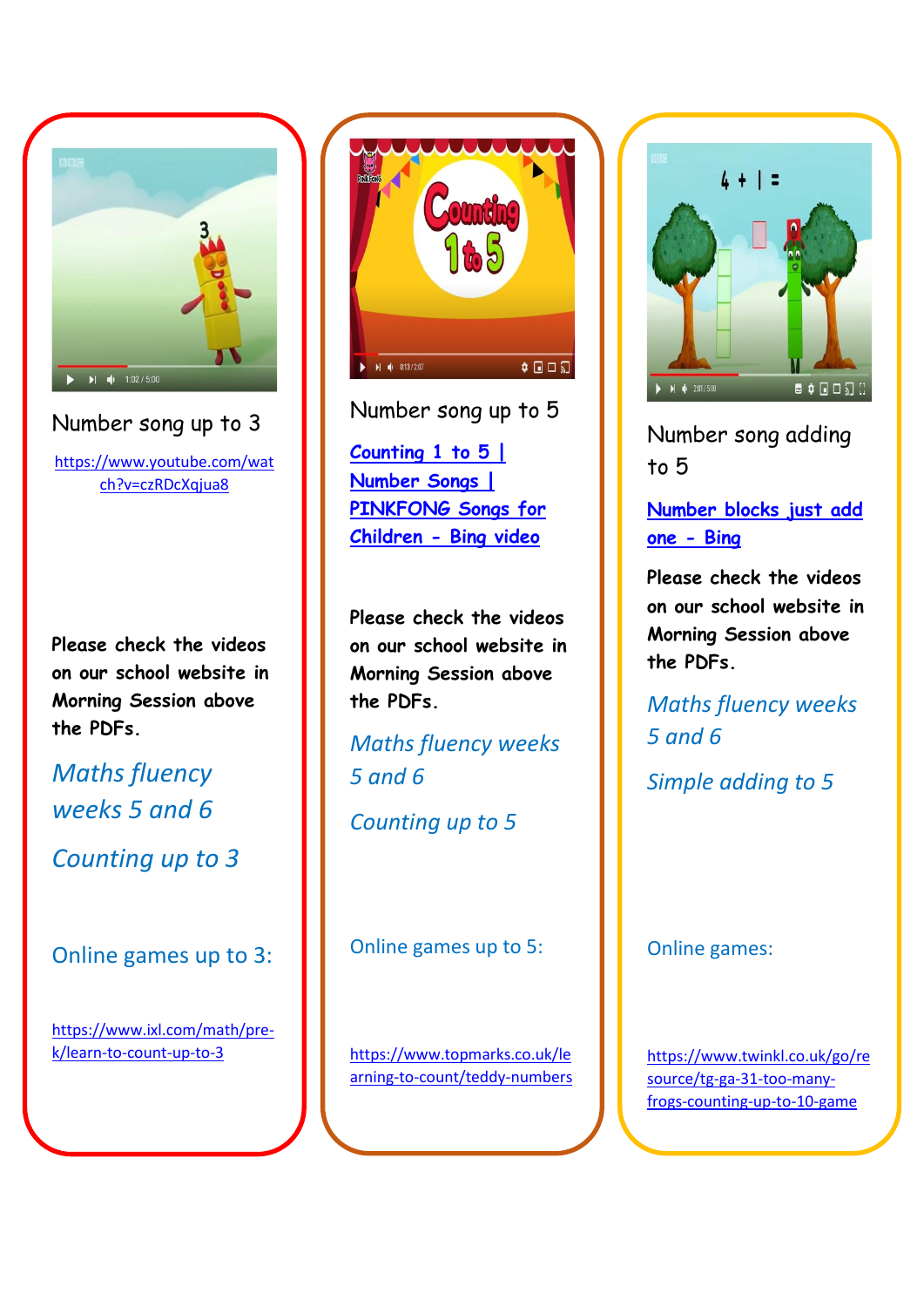# Extension work:

# **Sorting according to colour.**

**Resourses:** different coloured caps; different coloured paper

**Activity:** sort the caps with matching colour paper



### **Counting fingers**

 **Resourses:** a piece of paper with written numbers 1-5

**Activity:** show your child fingers and ask how many?



# **Matching activity**

**Resources:** different fruit or vegetables in pairs;

**Activity**: show one fruit to your child then ask to find the same; start with limited choosing options then increase the number from which you child needs to choose





### **Counting pegs**

**Resourses:** pieces of paper with written numbers; pegs;

**Activity:** put the matching number of pegs to the number on the card



#### **Build and count**

**Resources:** building blocks

**Activities**: build the tower then count the blocks by touching them with hands



#### **Counting activity**

Resources: cupcake cases; beans; pompons; buttons

**Activity**: write the numbers from 1 to 5 inside each cupcake case; ask your child to put the matching number of beans or pompoms into the cupcakes;

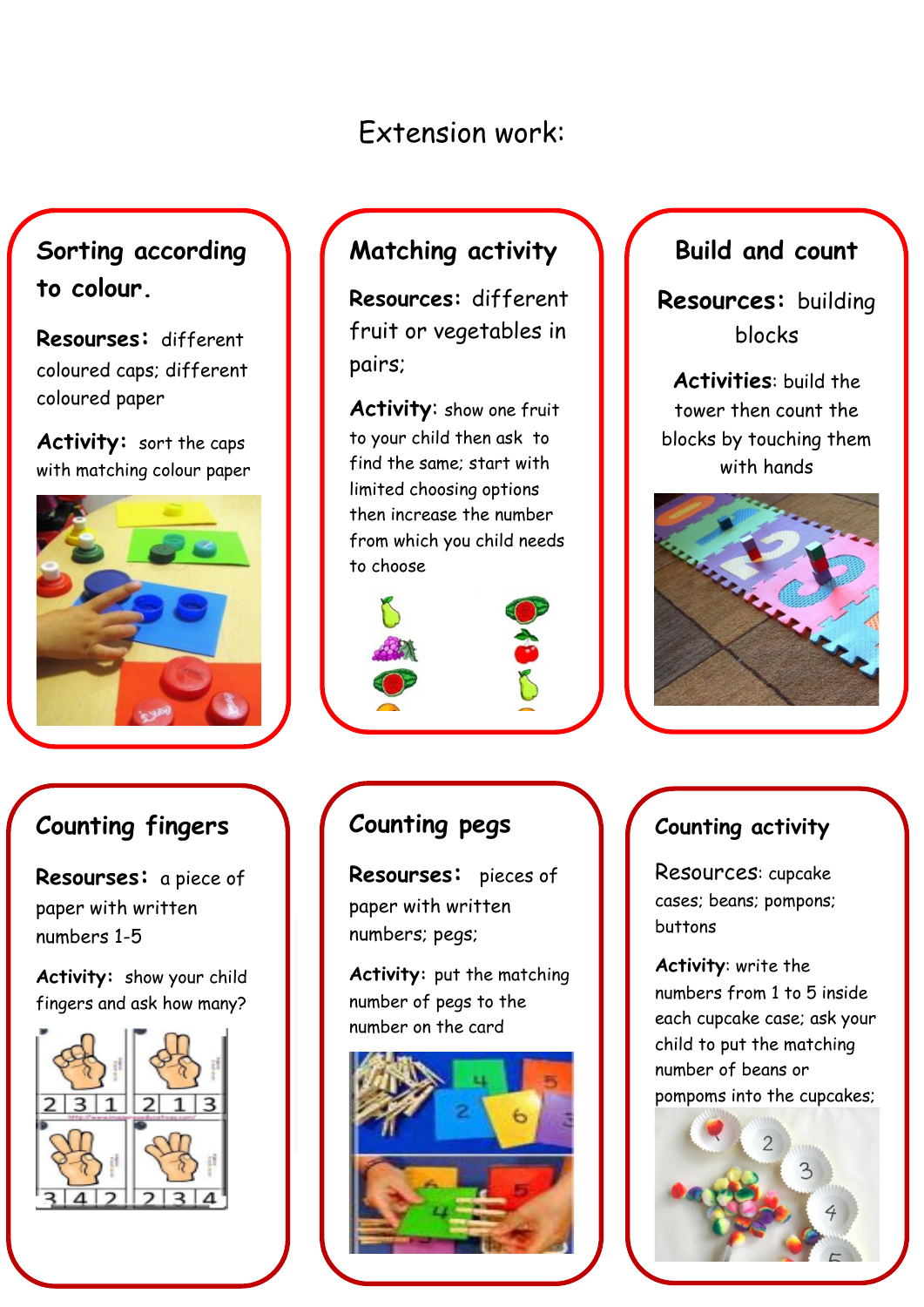### **Counting beads**

 **Resourses:** a string, some beads

**Activity:** put the beads on two ends of the string; ask your child to count how many in total, can the write it down?



#### **Sports Maths**

**Resourses:** find the bigger picture on the last page; ( you can use real balls to do addition)

**Activity:** ask the child to do the below equations (addition);



# **Coat hanger addiotion**

**Resourses:** a hanger; pegs; card with written '+' symbol; marker a piece of paper; dice

**Activity:** Another great hands-on activity to consolidate the concept of addition. Have students roll two dice and then place the pegs on the coat hanger to show the two numbers rolled.



# Maths Challenge

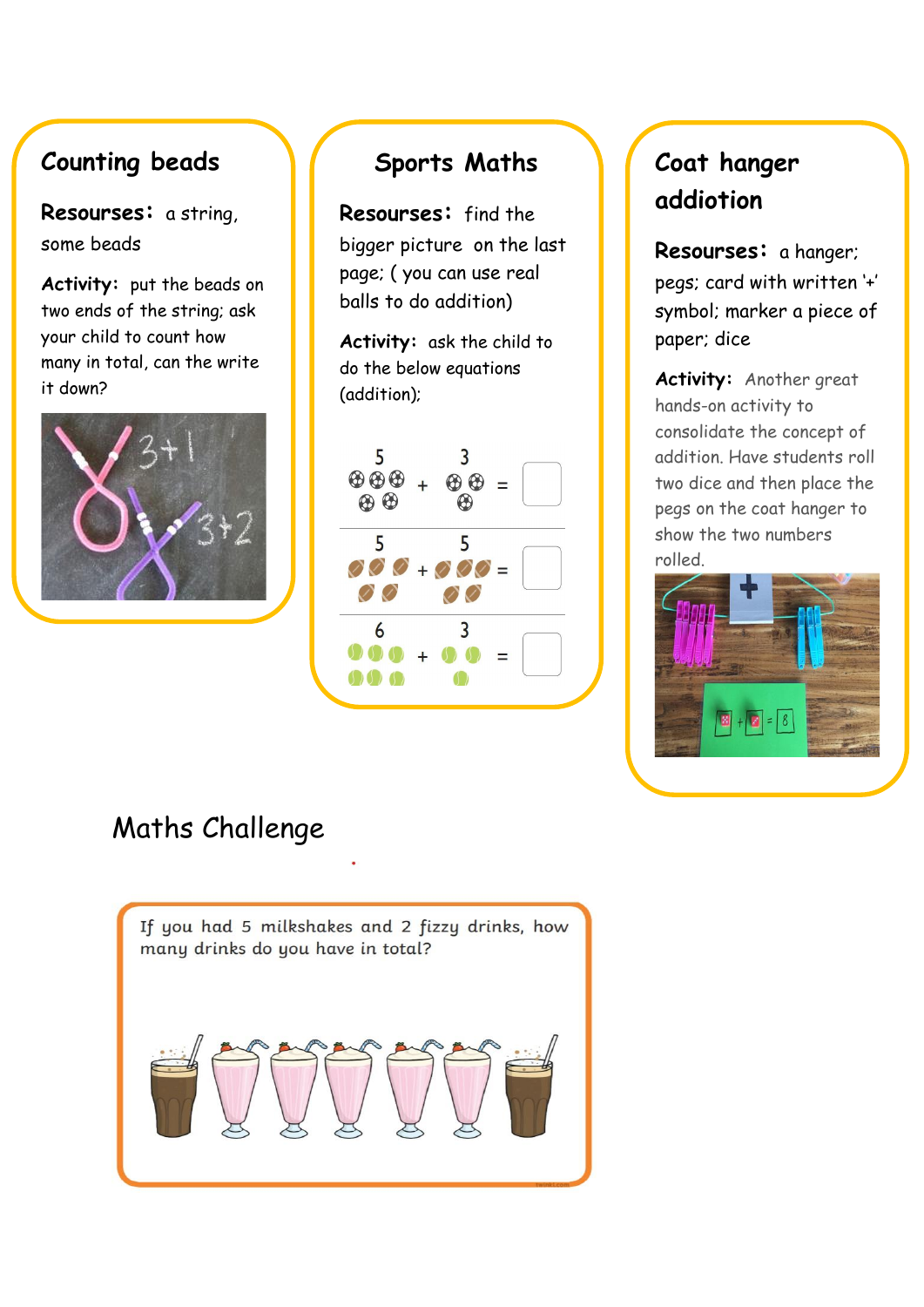If 96 people are sunbathing on the beach and 18 go for a swim, how many people are left sunbathing?



If you see 34 fish in a fish tank and 7 more are put in, how many fish are there altogether?